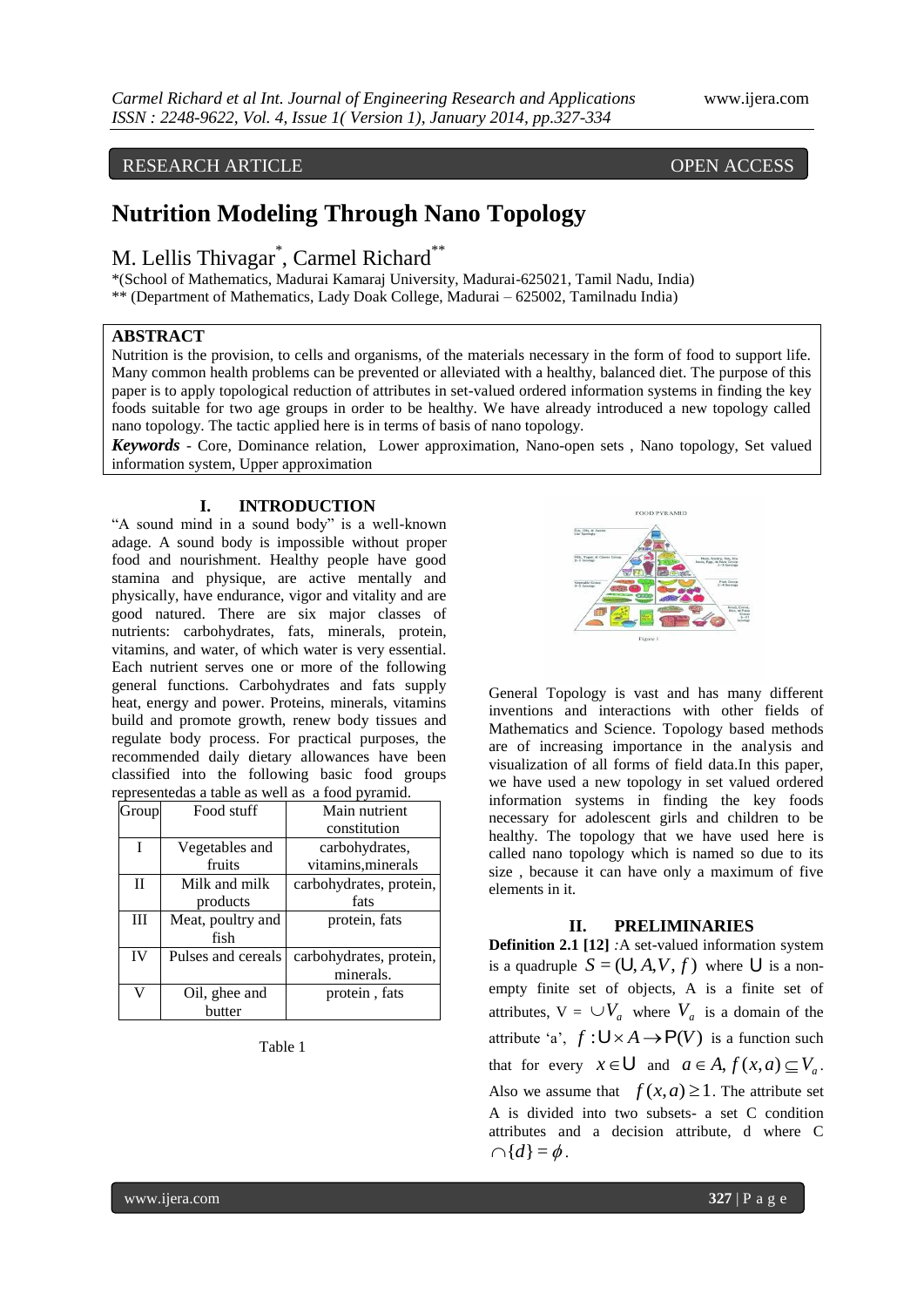**Definition 2.2 [12]** *:*If the domain of a condition attribute is ordered according to a decreasing or increasing preference, then the attribute is a criterion. If, in a set valued information system, every condition attribute is a criterion, then it is said to be a set- valued ordered information system.

**Definition 2.3 [12]** *:* If the values of some objects in U under a condition attribute can be ordered according to an inclusion increasing or decreasing preference, then the attribute is an inclusion criterion.

**Definition 2.4 [12]** *:* Consider a set-valued ordered information system with inclusion increasing preference. Consider a relation  $R_A^{\geq}$  defined as  $R_A^{\geq} = \{ (y, x) \in \mathsf{U} \times \mathsf{U} : f(y, a) \supseteq f(x, a) \}$ for every  $a \in A$ .  $R_A^{\geq}$  is called the dominance relation on **U**. When  $(y,x) \in R_A^2$ , it is denoted by writing  $y \geq_A x$  meaning that y is at east as good as x with respect to A.

**Property 2.5 [12]** *:* The inclusion dominance relation  $R_A^{\geq}$  is i) reflexive ii) unsymmetric and iii) transitive.

**Definition 2.6 [12]**  $:$  For  $x \in U$ , the dominance class of x is denoted by  $[x]_A^{\geq}$  $[x]_A^2$  and is defined as  $\{y \in U : (y, x) \in R_A^{\geq}\} = \{y \in U : f(y, a) \supseteq f(x, a)\}$ for every  $a \in A$ .  $\bigcup_{A}^{\ge}$  denotes the family of dominance classes, that is,  $U_A^{\geq} = \{ [x]_A^{\geq} : x \in \mathsf{U} \}$ .

**Remark 2.7 [12]** *:*  $U_A^{\geq}$  is not a partition of  $\bigcup$ , but induces a covering of **U**, that is  $\mathbf{U} = \cup [x]_A^2$ .

**Definition 2.8 [12]** *:*Given a set-valued ordered information system  $S = (U, A, V, f)$  and a subset X of  $\bigcup$ , the upper approximation of X is defined as  $\{x \in \bigcup \{x\}^{\geq} \cap X \neq \emptyset\}$  and is denoted by  $U_A^{\geq}(X)$  and the lower approximation is defined as  $\{x \in U : [x]_A^{\geq} \subseteq X\}$  and is denoted by  $L_A^{\geq}(X)$ . The boundary region of X,denoted by  $B_A^{\geq}(X) = U_A^{\geq}(X) - L_A^{\geq}(X)$ .

**Definition 2.9 [12]** *:* Given a set-valued ordered information system S, a subset B of A is said to be a criterion reduction of S if  $R_A^{\geq} = R_B^{\geq}$  and  $R_M^{\geq} \neq R_A^{\geq}$ 

for any  $M \subset B$ . That is, a criterion reduction is a minimal attribute set B such that  $R_A^{\geq} = R_B^{\geq}$ .

**Definition 2.10 [12]** *:* CORE(A) is given by  $\{a \in A/R_A^{\ge} \neq R_{A-\{a\}}^{\ge} \}$ ÷  $a \in A/R_A^{\geq} \neq R_{A-\{a\}}^{\geq}$ .

**Example 2.11** *:* Let  $U = \{A_1, A_2, A_3, A_4, A_5\}$  be the universe of five students in a school and  $A = \{p,q,r\}$ , the set of attributes - language, sports and extra -curricular activities. Let  $V_p$ = {English, Hindi, French},  $V_q = \{Tennis, Basketball, volleyball\}$ and  $V_r = \{Swimming, Singing, Reading\}$ . The following table represents a set valued ordered information system.

|         | p          | q         | r           |  |
|---------|------------|-----------|-------------|--|
|         | $\{E\}$    | ${V}$     | $\{W\}$     |  |
| А,      | $\{E, A\}$ | ${V}$     | $\{S,W\}$   |  |
| $A_3$   | $\{H\}$    | $\{B,V\}$ | $\{R\}$     |  |
|         | $\{H,F\}$  | $\{V,T\}$ | $\{R,W,S\}$ |  |
|         | $\{F\}$    | $\{T\}$   | $\{R,W\}$   |  |
| Table 2 |            |           |             |  |

From the above table,

 $[A_4]_A^2 = \{A_4\}, [A_5]_A^2 = \{A_4, A_5\}$  $[A_1]_A^2 = \{A_1, A_2\}, [A_2]_A^2 = \{A_2\}, [A_3]_A^2 = \{A_3\},\$  $\geq$   $($   $\wedge$   $)$   $\uparrow$   $\wedge$   $\uparrow$   $\geq$  $\geq$   $(A \quad A \quad I \quad I \quad A \quad I \geq$   $(A \quad I \quad I \quad A \quad I \geq$  and hence  $\mathbf{U}_{A}^{\geq} = \{ [A_{1}]_{A}^{\geq}, [A_{2}]_{A}^{\geq}, [A_{3}]_{A}^{\geq}, [A_{4}]_{A}^{\geq}, [A_{5}]_{A}^{\geq} \}.$ Also we note that  $\left[\int_{a}^{5} [A_i]_A^{\ge} = \mathsf{U}\right]$  $=1$  $\bigcup_{i=1}^{5} [A_i]_A^{\ge} = \bigcup$ .

**Definition 2.12 [6]**  $:$  Let  $\bigcup$  be a non-empty finite set of objects called the universe and R be an equivalence relation on U named as the indiscernibility relation. Elements belonging to the same equivalence class are said to be indiscernible with one another. The pair  $(U, R)$  is said to be the

approximation space. Let  $X \subseteq U$ .

(i) The lower approximation of  $X$  with respect to  $R$  is the set of all objects, which can be for certain classified as X with respect to R and its is denoted by  $L_p(X)$ . . That is,

$$
L_R(X) = \bigcup_{x \in U} \{ R(x) : R(x) \subseteq X \}, \quad \text{where} \quad R(x)
$$

denotes the equivalence class determined by x.

(ii) The upper approximation of X with respect to R is the set of all objects, which can be possibly classified as X with respect to R and it is denoted by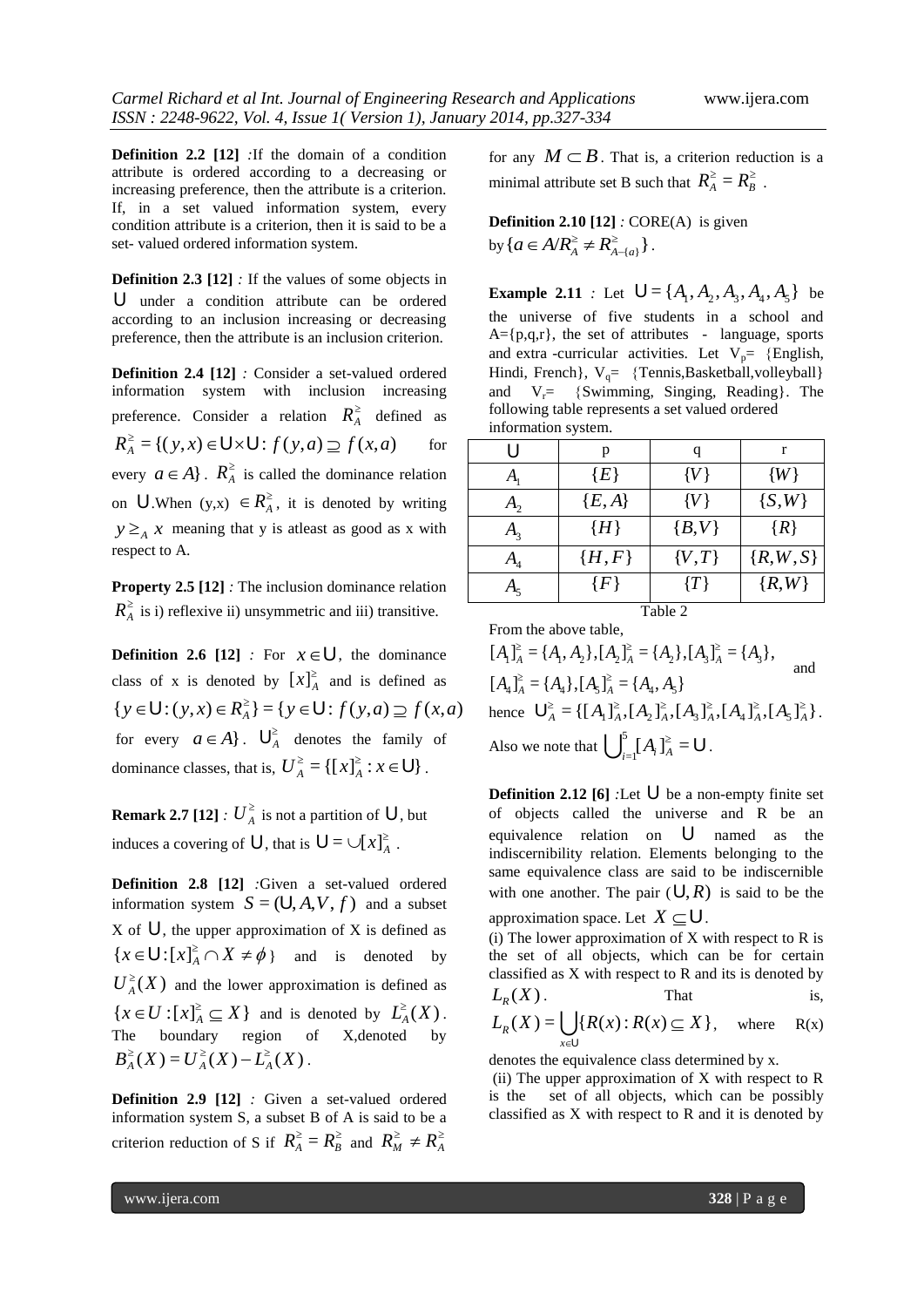$U_R(X)$ . That is,  $U_R(X)$ =  $\bigcup_{x} \{ R(x) : R(x) \cap X \neq \emptyset \}$ E *x* U

(iii) The boundary region of  $X$  with respect to  $R$  is the set of all objects, which can be classified neither as X nor as not-X with respect to R and it is denoted by  $B_R(X)$ . That is,  $B_R(X) = U_R(X) - L_R(X)$ .

**Proposition 2.13 [4]:** If (U,R) is an approximation space and X,  $Y \subseteq U$ , then

1. 
$$
L_R(X) \subseteq X \subseteq U_R(X)
$$
.  
\n2.  $L_R(\phi) = U_R(\phi) = \phi$  and  
\n $L_R(U) = U_R(U) = U$   
\n3.  $U_R(X \cup Y) = U_R(X) \cup U_R(Y)$   
\n4.  $U_R(X \cap Y) \subseteq U_R(X) \cap U_R(Y)$   
\n5.  $L_R(X \cup Y) \supseteq L_R(X) \cup L_R(Y)$ 

- 6.  $L_R(X \cap Y) = L_R(X) \cap L_R(Y)$
- 7.  $L_R(X) \subseteq L_R(Y)$  and  $U_R(X) \subseteq U_R(Y)$ whenever  $X \subseteq Y$

8. 
$$
U_R(X^c) = [L_R(X)]^c
$$
 and  
\n $L_R(X^c) = [U_R(X)]^c$   
\n9.  $U_RU_R(X) = L_RU_R(X) = U_R(X)$   
\n10.  $L_RL_R(X) = U_RL_R(X) = L_R(X)$ 

**Definition 2.14** [5]  $:$  Let  $\bigcup$  be the universe, R be an equivalence relation on  $\bigcup$  and  $\tau_R(X) = \{U, \phi, L_R(X), U_R(X), B_R(X)\}$  where

 $X \subseteq U$ . Then  $\tau_R(X)$  satisfies the following axioms:

- 1.  $\bigcup$  and  $\phi \in \tau_R(X)$ .
- 2. The union of the elements of any subcollection of  $\tau_R(X)$  is in  $\tau_R(X)$ .
- 3. The intersection of the elements of any finite subcollection of  $\tau_R(X)$  is in  $\tau_R(X)$ .

That is,  $\tau_R(X)$  forms a topology on **U** called as the nanotopology on  $\bigcup$  with respect to X. We call  $(\bigcup, \tau_R(X))$  as the nanotopological space. The elements of  $\tau_R(X)$  are called as nano-open sets.

**Lemma 2.15[5]** *:* If  $\tau_R(X)$  is the nano topology on U with respect to X, then the set  $B = \{U,$  $L_R(X)$ ,  $B_R(X)$ } is the basis for  $\tau_R(X)$ .

#### **Definition 2.16** *:*

 $\tau_c^{\geq}(X) = \{ \bigcup, \phi, U_A^{\geq}(X), L_A^{\geq}(X), B_A^{\geq}(X) \}$  is a topology on  $\bigcup$  with respect to X (nano topology corresponding to the dominance relation  $R_A^{\geq}$ ), as in definition 2.14, since the proposition 2.13 is true for  $U_A^{\geq}(X)$  and  $L_A^{\geq}(X)$ **Definition2.17:** In terms of basis of a nano topological space, a criterion reduction of a set valued ordered information system is a minimal attribute subset B of A such that  $\beta_B = \beta_A$  and CORE(A)= $\{a \in A' : \beta_A \neq \beta_{A-\{a\}}\}$  (or) CORE(A)

 $= \bigcap$  RED(A) where RED(A) denotes a criterion reduction.

The following algorithm enables us determine the CORE(A)..

#### A**lgorithm:**

**Step 1:** Given an information system  $(U, A)$  where A is divided into two classes, C of condition attributes and D of decision attribute, a dominance relation  $R_C^{\geq}$  on  $\bigcup$  corresponding to C and a subset X

of U , represent the data as an information table, columns of which are labelled by attributes, rows by objects and entries of the table are attribute values.

**Step 2:** Find the lower approximation  $L^2_A(X)$ , upper approximation  $U_A^{\geq}(X)$  and the boundary region  $B_A^{\geq}(X)$  of X with respect to  $R_C^{\geq}$ .

**Step 3:** Generate the nano topology  $\tau_c^2$  $\tau_C^{\leq}(X)$  and its basis  $\beta_C^{\geq}(X)$ 

**Step 4:** Remove an attribute x from C and find the lower and upper approximations and the boundary region of X with respect to the dominance relation on  $C - (x)$ .

**Step 5:** Generate the nano topology  $\tau_{C-\lbrace x \rbrace}^{\geq}(X)$  $\tau_{C-\{x\}}^{\geq}(X)$  and the corresponding basis  $\beta_{C-\{x\}}^{\geq}(X)$ 

**Step 6**: Repeat steps 4 and 5 for all attributes in C

**Step7**: Those attributes in C for which  $C_c^{\geq}(X) \neq \beta_{C-\{x\}}^{\geq}(X)$  $\overline{a}$  $\beta_C^{\geq}(X) \neq \beta_{C-(x)}^{\geq}(X)$  form the criterion reduction. Step 8:If there is more than one criterion reduction, their intersection gives CORE(A).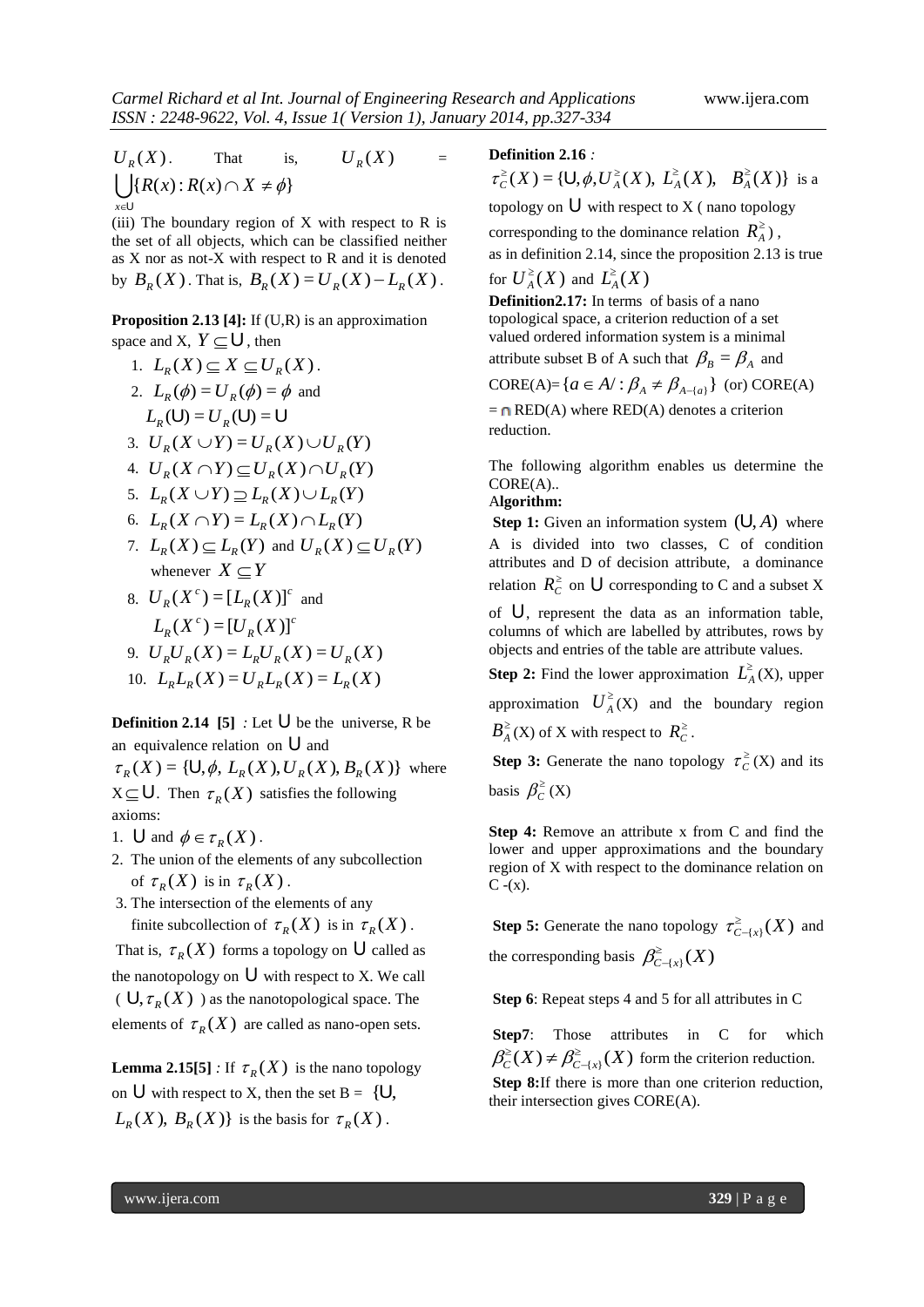# **III. NUTRITION FOR ADOLESCENT GIRLS**

Adolescence is a period of rapid growth when an individual gains 35 per cent of adult weight and 11- 18 per cent of adult height. These dramatic changes in physical growth and development over a period of time have to be met with special nutrition needs. They are generally ignored in case of girls, particularly those from poor communities, resulting in stunting of their growth. It has been proved that despite continuing poverty, girls who are considerably short at five years of age register impressive increments in height by the time they are 18 year old. This pubertal spurt suggests that additional growth may be achieved by nutritional interventions during this period. If optimal nourishment is provided during the pre-pubertal growth spurt, girls are likely to undergo "catch-up growth" and attain adult size comparable to better fed children. Consider the following information table giving information about eight adolescent regarding their food habits.

| Stude              | GroupI  | Group II                                                 | GroupIII | GroupIV                                                                                                       | Group V   |             |
|--------------------|---------|----------------------------------------------------------|----------|---------------------------------------------------------------------------------------------------------------|-----------|-------------|
| nts                | $(a_1)$ | $(a_2)$                                                  | $(a_3)$  | $(a_4)$                                                                                                       | $(a_5)$   | Decisio     |
|                    |         |                                                          |          |                                                                                                               |           | n           |
| $S_{1}$            | ${V,M}$ | $\{P,F\}$                                                | $\{P\}$  | $\{C,M\}$                                                                                                     | $\{P,F\}$ | Unhealt     |
|                    |         |                                                          |          |                                                                                                               |           | hy          |
| $S_{2}$            |         | $ {C,V,h} $ $\{C,\overline{P}\}\subseteq P,\overline{P}$ |          |                                                                                                               | $\{P,F\}$ | Healthy     |
|                    |         |                                                          |          | $\{C, P, M\}$                                                                                                 |           |             |
|                    |         |                                                          |          |                                                                                                               |           |             |
| $S_3$              |         |                                                          |          | $\Big _{\{C,M\}}\Big _{\{C,P,F\}}\Big ^{fF\}\Big _{\{C,P,M\}}$                                                | ${F}$     | Healt<br>hy |
|                    |         |                                                          |          |                                                                                                               |           |             |
|                    |         |                                                          |          | $\begin{array}{c c c c c} & C, & F & P, & P \end{array} \begin{array}{c c c c} & P, & F & P, & P \end{array}$ |           |             |
| $\boldsymbol{S}_4$ |         |                                                          |          |                                                                                                               |           | Unhealt     |
|                    |         |                                                          |          |                                                                                                               |           | hy          |
| $S_5$              |         | $\{C,V\}\Big _{\{C,P,F\}}\{P,F\}\Big  \{C,M\}\Big $      |          |                                                                                                               | $\{P,F\}$ | Healthy     |
|                    |         |                                                          |          |                                                                                                               |           |             |
|                    |         |                                                          |          |                                                                                                               |           |             |
| $S_{\rm 6}$        |         | $ _{\{V,M\}} _{\{C,P,F\}}$ $\{P,F\} _{\{C,P,M\}}$        |          |                                                                                                               | ${F}$     | Healthy     |
|                    |         |                                                          |          |                                                                                                               |           |             |
|                    |         | ${P,F}   {P,F}   {C,P}$                                  |          |                                                                                                               | $\{P\}$   |             |
| $S_{7}$            | ${V,M}$ |                                                          |          |                                                                                                               |           | Unhealt     |
|                    |         |                                                          |          |                                                                                                               |           | hy          |
| $S_8$              |         | ${V,M}$ $(C, P, F)$                                      |          | $\overline{\{P,F\}}\bigg _{\{C,P,M\}}$                                                                        | $\{P,F\}$ | Healthy     |
|                    |         |                                                          |          |                                                                                                               |           |             |
|                    |         |                                                          |          |                                                                                                               |           |             |
|                    |         |                                                          |          | Table 3                                                                                                       |           |             |

A set valued ordered information system is presented in the above table, where  $U = \{S_1, S_2, S_3,$ ...., S<sub>8</sub>} and  $A = \{a_1, a_2, a_3, a_4, a_5, d\}$ ,  $a_1 = \text{GroupI}$ ,

 $a_2$  = GroupII, ..., $a_5$  = GroupV of the basic food groups and d is the decision as to whether a student is healthy or not. The attribute set A is divided into two classes- a class C, of condition attributes , namely,  $a_1, a_2, a_3, a_4, a_5$  and a class D of decision attribute d. The set of attribute values is given by  $V = \{C, P, F, V, M\}$  where C, P, F, V and M respectively stand for carbohydrate, protein, fat, vitamins, and minerals. From the table,

 $f(S_1, a_1) = \{V, M\}$  and  $f(S_2, a_1) = \{C, V, M\}$ and hence  $f(S_1, a_1) \subseteq f(S_2, a_1)$ . Therefore, intake of fruits and vegetables by  $S_2$  is much better than that by  $S_1$ . The family of dominance classes is

given by  $\bigcup_{C}^{\geq} = {\{S_1, S_5, S_8\}, \{S_2\}, \{S_3\}},$  ${S_4}, {S_5}, {S_6}, {S_7}, S_8, {S_8}$ 

**Case 1:** let  $X = \{S_2, S_3, S_5, S_6, S_8\}$ , the set of healthy students. Then the lower and upper approximations of X are given by  $L_C^{\geq}(X) = \{ S_2, S_3, S_5, S_6, S_8 \}$ , and  $U_c^{\geq}(X) = \{ S_1, S_2, S_3, S_5, S_6, S_7, S_8 \}$  and hence the boundary region of X is  $B_C^{\geq}(X) = \{S_1, S_7\}.$ Then the corresponding nano topology with respect to X is given by  $\tau_c^{\geq}(X) = \{ \mathsf{U}, \phi, \{ S_2, S_3, S_5, S_6, S_8 \},\}$  $\{S_1, S_2, S_3, S_5, S_6, S_7, S_8\}, \{S_1, S_7\}\}\.$  The basis of  $\tau_C^{\geq}(X)$ is given by  $\beta_c^{\geq}(X) = \{ \mathsf{U}, \{ S_2, S_3, S_5, S_6, S_8 \}, \{ S_1, S_7 \} \}$ .

Step 1: Let 
$$
B_1 = C - \{a_1\}
$$
. Then  
\n
$$
\bigcup_{B_1}^{\geq} = \{ \{S_1, S_5, S_8\}, \{S_2, S_8\}, \{S_3, S_6, S_8\}, \{S_4, S_8\}, \{S_5, S_8\}, \{S_6, S_8\}, \{S_7, S_8\}, \{S_8\} \}
$$
\nand the corresponding nano topology is given by  
\n
$$
\tau_{B_1}^{\geq}(X) = \{U, \phi, \{S_2, S_3, S_5, S_6, S_8\}, \{S_1, S_4, S_7\} \}
$$
\nTherefore,  $\beta_{B_1}^{\geq}(X) \neq \beta_C^{\geq}(X)$ .  
\nIf  $B_2 = C - \{a_2\}$ , then  
\n
$$
\bigcup_{B_2}^{\geq} = \{ \{S_1, S_2, S_5, S_8\}, \{S_2, S_5\}, \{S_2, S_6\}, \{S_2, S_7, S_8\}, \{S_2, S_3\}, \{S_2, S_8\} \}
$$
. And  $\tau_{B_2}^{\geq}(X) = \{U, \phi, \{S_2, S_3, S_5, S_6, S_8\}, \{S_1, S_4, S_7\} \}$ .

www.ijera.com **330** | P a g e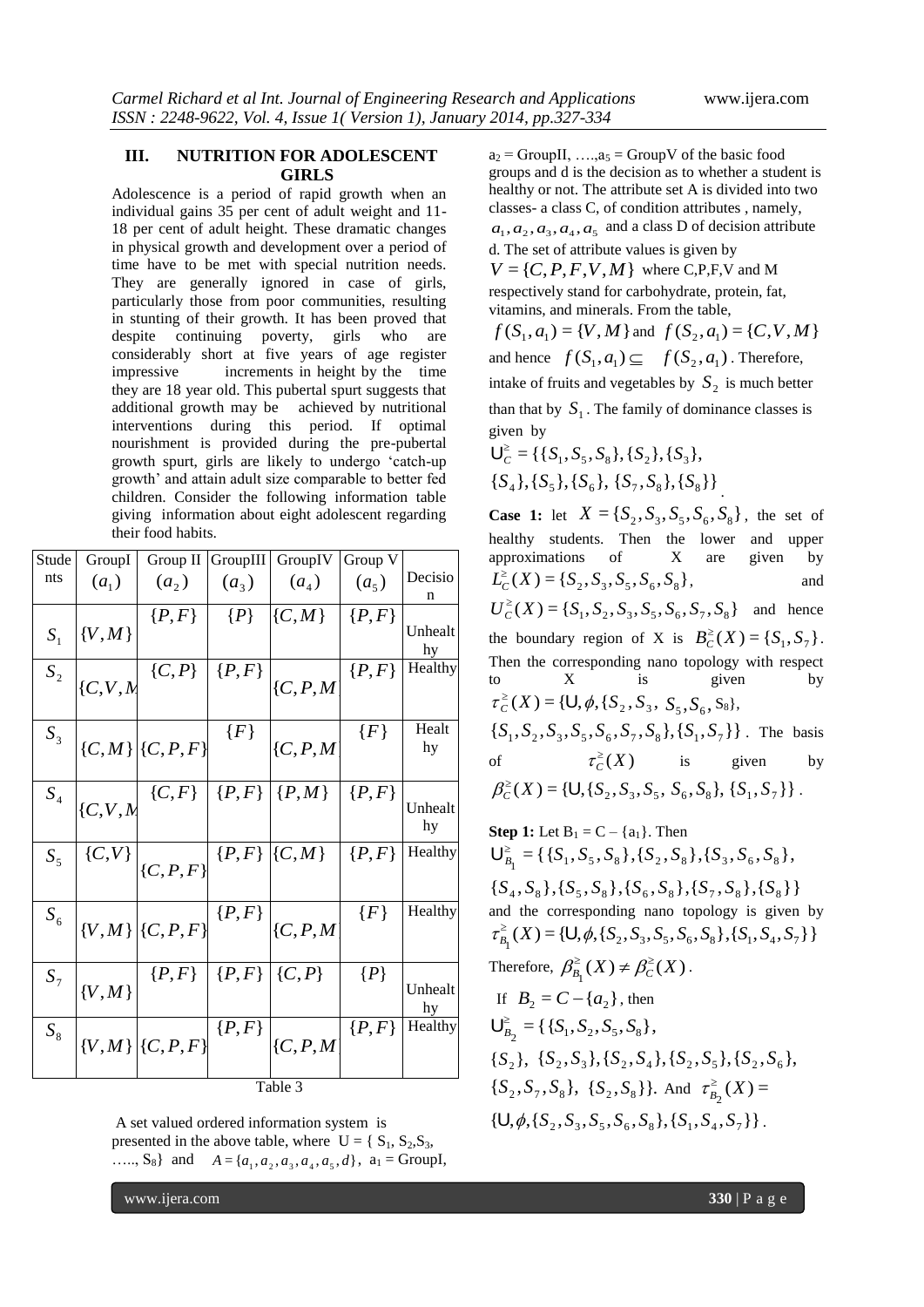Therefore,  $\beta_{B_2}^{\geq}(X) \neq \beta_C^{\geq}(X)$ . If  $B_3 = C - \{a_3\}$ , then  $\bigcup_{B_3}^{\geq}$  = {{ $S_1, S_5, S_8$ }, { $S_2$ }, { $S_3$ }, { $S_4$ }, { $S_5$ },  ${ S<sub>3</sub>, S<sub>6</sub> }, { S<sub>7</sub>, S<sub>8</sub> }, { S<sub>8</sub> }$  and hence  ${S_7, S_8}, {S_1, S_7} = \tau_c^2(X)$  $\sum_{B_3}^{\geq}$  (*X*) = {*U*, $\phi$ , { $S_2$ ,  $S_3$ ,  $S_5$ ,  $S_6$ ,  $S_8$ }, { $S_1$ ,  $S_2$ ,  $S_3$ ,  $S_5$ ,  $S_6$ <sub>1</sub>  $\tau_c^{\geq}$  $\tau_{B_2}^{\geq}(X)=\{U,\phi,$ and hence  $\beta_{B_3}^{\geq}(X) = \beta_C^{\geq}(X)$ . If  $B_4 = C - \{a_4\}$ , then  $\bigcup_{B_4}^{\geq} = \{ \{S_1, S_5, S_8\}, \{S_2, S_5\}, \{S_3, S_5\},\$  ${ S_4, S_5 }$ ,  ${ S_5 }$ ,  ${ S_5 }$ ,  ${ S_5 }$ ,  ${ S_6 }$ ,  ${ S_5 }$ ,  ${ S_7 }$ ,  ${ S_8 }$ ,  ${ S_5 }$ ,  ${ S_8 }$ } and hence the corresponding nano topology induced by  $B_4$  is given by  $\tau_{B_4}^{\geq}(X) = \{ \bigcup, \phi, \eta \}$  ${S_2, S_3, S_5, S_6, S_8}, {S_1, S_4, S_7} \neq \tau_c^2(X)$ and therefore,  $\beta_{B_4}^{\geq}(X) \neq \beta_C^{\geq}(X)$ . Similarly, when  $B_5 = C - \{a_5\}$ , then  $\bigcup_{B_5}^{\ge} =$  $\{\{S_1, S_5, S_8\}, \{S_2\}, \{S_3\}, \{S_4\}, \{S_5\}, \{S_6\}, \{S_7\}$  ${S_7, S_8}, {S_8} = U_C^2(X)$  and hence  $\beta_{B_5}^2(X) =$  $\beta_C^{\geq}(X)$ . Therefore,  $B_3$  and  $B_5$  are the criterion reducts for S. **Step 2:** Consider  $B_3 = \{a_1, a_2, a_4, a_5\}$ . Then  $\beta_{B_3}^{\geq}(X) = \beta_C^{\geq}(X)$ . Consider  $B_3 - \{a_1\} =$  $\{a_2, a_4, a_5\}$ . Then  $\bigcup_{B_{3-\{a_1\}}}^{\geq}$  = {  $\{S_1, S_5, S_8\}$ ,  $\geq$  $\bigcup_{B_{3-\{a1\}}}^{\geq} = \{ \{S_1, S_5, S_8\},\}$  ${S_2, S_3}, {S_5, S_6, S_8}$  ${S_4, S_8}, {S_5, S_8}, {S_5, S_8}, {S_6, S_8}, {S_7, S_8}, {S_7, S_8}$ and  $\tau_{B_{3-\{a1\}}}^{\geq}(X) = {\bf \{U, \phi, \{S_2, S_3, S_5, \phi\}}$ - $S_6, S_8$ , { $S_1, S_4, S_7$ } }  $\neq \tau_c^2(X)$ 

Therefore, 
$$
\beta_{B_{3-\{a_{1}\}}}^{\geq}(X) \neq \beta_{C}^{>}(X)
$$
. Consider  
\n $B_{3} - \{a_{2}\} = \{a_{1}, a_{4}, a_{5}\}$ . Then  $U_{B_{3-\{a_{2}\}}}^{\geq} = \{\{S_{1}, S_{2}, S_{5}, S_{8}\}, \{S_{2}\}, \{S_{2}, S_{3}\}, \{S_{2}, S_{4}\}, \{S_{2}, S_{5}\}, \{S_{2}, S_{3}, S_{6}\}, \{S_{2}, S_{3}\}\}$  and  $\tau_{B_{3-\{a_{2}\}}}^{\geq}(X) = \{U, \phi, \{S_{2}, S_{3}, S_{5}, S_{6}, S_{8}\}, \{S_{1}, S_{4}, S_{7}\}\} \neq \tau_{C}^{>}(X)$ .  
\nTherefore,  $\beta_{B_{3-\{a_{2}\}}}^{\geq}(X) \neq \beta_{C}^{>}(X)$ .

Considering  $B_3 - \{a_4\} = \{a_1, a_2, a_5\}$ , we get  ${S_4, S_5}, {S_5}, {S_5}, S_6}, {S_1, S_5, S_7, S_8}$  $\mathcal{S}^{\geq}_{\mathcal{B}_{3-\{a_{4}\}}} = \set{\{S_{1}, S_{5}, S_{8}\}, \{S_{2}, S_{5}\}, \{S_{3}, S_{5}\}},$ 4  $\geq$  $U_{B_{3-}}^{\ge}$  $\{S_5, S_8\}$  and  $\tau_{B_3}^{\geq}$  (*X*) = {**U**,  $\phi$ , {  $S_2$ ,  $S_3$ ,  $3 - \{a_4\}$  ${S_5, S_6, S_8}, {S_1, S_1, S_4, S_7}$   $\} \neq \tau_c^2(X)$ . Therefore,  $\sum_{B_{3-\{a_{5}\}}}^{\geq} = \{ \{ S_{1}, S_{3}, S_{5}, S_{8} \}, \{ S_{2}, S_{3} \},$  $\geq$  $\bigcup_{B_{3-\{a_{5}\}}}\n= \{S_{1}, S_{3}, S_{5}, S_{8}\}, \{S_{2}, S_{3}\}, \dots$ Similarly,  $\sum_{B_{3-\{a_{5}\}}}^{\geq} = \{ \{ S_{1}, S_{3}, S_{5}, S_{8} \}, \{ S_{2}, S_{3} \},$  $\geq$  $U_{B_{3-}}^{\ge}$  ${S_3, S_8}$  } } and  ${ S}_3$ ,  ${ S}_3$ ,  ${ S}_4$ ,  ${ S}_3$ ,  ${ S}_5$ ,  ${ S}_5$ ,  ${ S}_6$ ,  ${ S}_5$ ,  ${ S}_7$ ,  ${ S}_8$ ,  $\tau_{B_{3-\lbrace a_{5} \rbrace}}^{\geq}(X) = \lbrace \bigcup, \phi, \lbrace S_{2}, S_{3}, S_{5}, S_{6}, S_{8} \rbrace, \lbrace S_{1}, S_{4}, S_{6} \rbrace$ - $S_7$ }  $\} \neq \tau_c^{\geq}(X)$ . Therefore,  $\beta_{B_{3-\lbrace a_{5}\rbrace}}^{\geq}(X)\neq\beta_{C}^{\geq}(X)$  $\geq$   $(V) + R^2$  $\beta_{B_{3-\lbrace a_{5}\rbrace}}^{\geq}(X)\neq\beta_{C}^{\geq}(X)$ . Thus,  $B_{3}$  is a criterion reduction of S. **Step 3:** Consider  $B_5 = \{a_1, a_2, a_3, a_4\}$ . Then  $\beta_{B_5}^{\geq}(X) = \beta_C^{\geq}(X)$ . As in step2, when each of attributes in  $B_5$  is removed from it, we find that  ${S_4, S_6, S_8}, {S_5, S_6, S_8}, {S_6, S_8}, {S_6, S_8}, {S_6, S_7, S_8}, {S_6, S_8}$  ${\cal E}^{\geq}_{B_{5-\{a_{1}\}}} = {\{S_{1}, S_{5}, S_{6}, S_{8}\}, \{S_{2}, S_{6}, S_{8}\}, \{S_{3}, S_{6}, S_{8}\}, \{S_{7}, S_{8}\}}$  $\geq$  $\bigcup_{B_{5-}}^{\ge}$ and hence  $\tau_{B_{5-\lbrace a_{1} \rbrace}}^{\geq}(X) = \lbrace \mathsf{U}, \phi, \lbrace S_{2}, S_{3}, S_{5}, S_{6}, S_{8} \rbrace,$  $\overline{\phantom{0}}$  $\{S_1, S_4, S_7\}$   $\} \neq \tau_c^2(X)$ . Therefore,  $\sum_{B_{n-1}}^{\geq} (X) \neq$  $\beta_{B_{5-\{a_1\}}}^{\geq}(X) \neq \beta_{C}^{\geq}(X)$ .  ${S_2, S_5}, {S_2, S_6}, {S_2, S_7, S_8}, {S_2, S_8}$  ${}^{\geq}_{\mathcal{B}_{5-\lbrace a_{2} \rbrace}} = \lbrace \lbrace S_{1}, S_{2}, S_{5}, S_{8} \rbrace, \lbrace S_{2} \rbrace, \lbrace S_{2}, S_{3} \rbrace, \lbrace S_{2}, S_{4} \rbrace,$  $\geq$  $\bigcup_{B_{5-}}^{\ge}$  $\int_{C}^{\geq}(X)$  $\sum_{B_{5-\lbrace a_{2} \rbrace}}^{\geq} (X) = \lbrace \bigcup, \phi, \lbrace S_{2}, S_{3}, S_{5}, S_{6}, S_{8} \rbrace, \lbrace S_{1}, S_{4}, S_{7} \rbrace \rbrace$  $\neq \tau_c^{\geq}$  $\geq$  $\tau_{B_{5-\{a_{2}\}}^{2}}^{\geq}(X)=\{U,\phi_{\mathcal{B}_{\mathcal{B}_{\mathcal{B}}^{2}}^{2}}(X)=\{U,\phi_{\mathcal{B}_{\mathcal{B}_{\mathcal{B}_{\mathcal{B}}^{2}}^{2}}^{2}}(X)=\{U,\phi_{\mathcal{B}_{\mathcal{B}_{\mathcal{B}_{\mathcal{B}_{\mathcal{B}}^{2}}^{2}}^{2}}^{2}\}$ Therefore,  $\beta_{B_{5-\lbrace a_2 \rbrace}}^{\geq}(X) \neq \beta_C^{\geq}(X)$  $\geq$   $(V) + Q^2$  $\beta_{B_{5-\{a_2\}}}(X) \neq \beta_C^{\geq}(X)$ .

www.ijera.com **331** | P a g e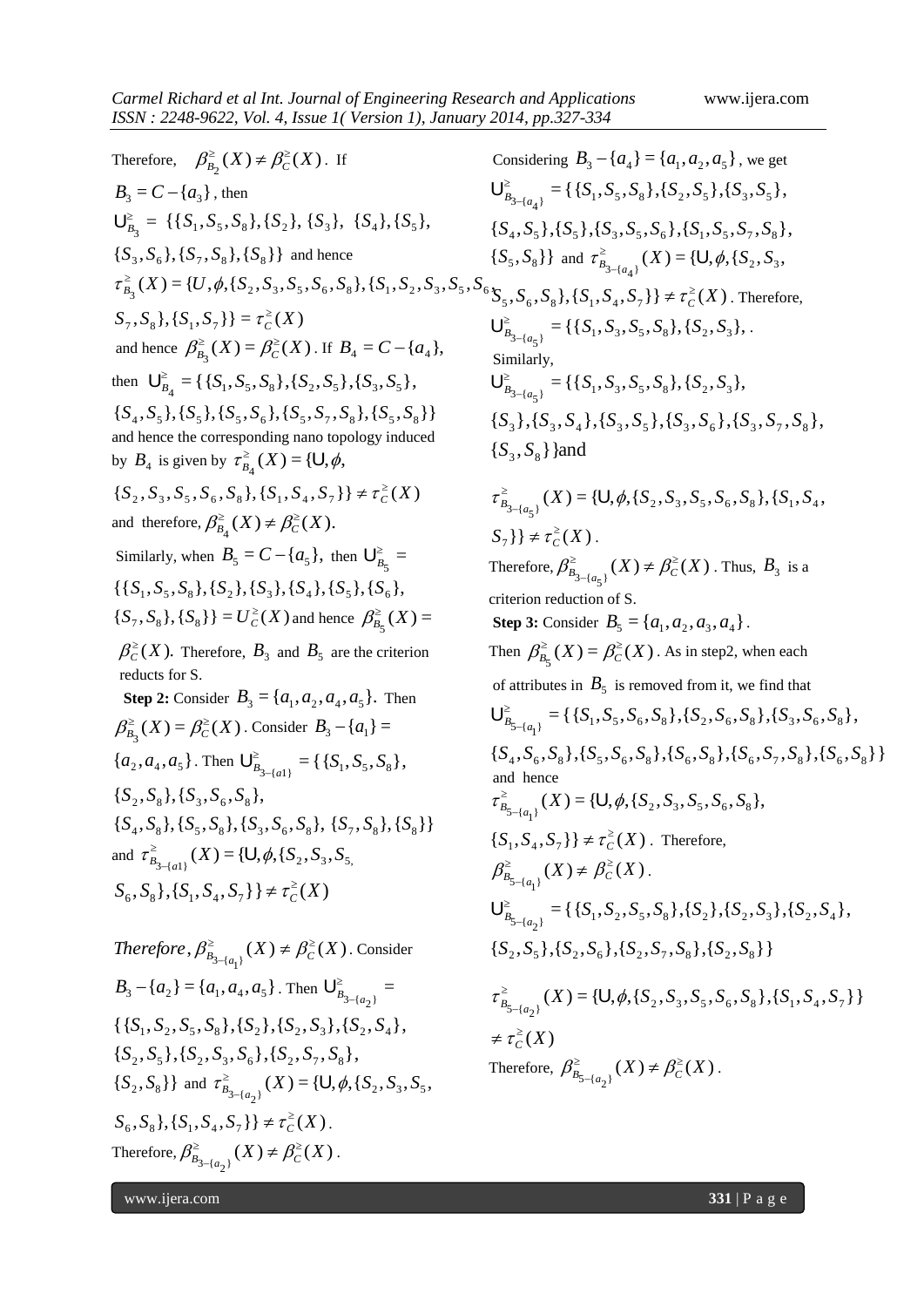${S_3, S_5}, {S_3, S_6}, {S_3, S_7}, {S_3, S_8}$  ${{\bf S}_{\substack{B_{5-\{a_{3}\}}}} \overset{\ge}{=}} \{ {\{S_{1}, S_{3}, S_{5}, S_{8}\}, {\{S_{2}, S_{3}\}, {\{S_{3}\}, \{S_{3}, S_{4}\}\}}, \}$  $\bigcup_{B_{5-}}^{\ge}$  $\tau_{B_{5-\lbrace a_{3} \rbrace}}^{\geq}(X) = \lbrace \mathsf{U}, \phi, \lbrace S_{2}, S_{3}, S_{5}, S_{6}, S_{8} \rbrace,$ - $\{S_1, S_4, S_7\} \neq \tau_C^{\geq}(X)$ . Therefore,  $\sum_{B_{\tau}}^{\geq} (X) \neq$  $\beta_{B_{5-\{a_3\}}}^{\geq}(X) \neq \beta_{C}^{\geq}(X)$ .  ${S_4, S_5}, {S_5}, {S_5}, {S_6}, {S_5, S_7}, S_8}, {S_5, S_8}$  ${\cal F}^{\geq}_{B_{5-\lbrace a_{4} \rbrace}} = \lbrace \lbrace S_{1}, S_{5}, S_{7}, S_{8} \rbrace, \lbrace S_{2}, S_{5} \rbrace, \lbrace S_{3}, S_{5} \rbrace,$  $\geq$  $\bigcup_{B_{5-}}^{\ge}$ and  $\geq$  $\tau_{B_{5-\lbrace a_{4}\rbrace}}^{\geq}(X) = \lbrace \bigcup, \phi, \lbrace S_{2}, S_{3}, S_{5}, S_{6}, S_{8}\rbrace,$  $\{S_1, S_4, S_7\}$   $\} \neq \tau_c^{\geq}(X)$ . Therefore,  $\beta_{5-\{a_4\}}^{\geq}(X) \neq \beta_C^{\geq}(X)$  $\geq$   $(V) + R^2$  $\beta_{B_{5-\lbrace a_{A}\rbrace}}^{\geq}(X)\neq\beta_{C}^{\geq}(X)$ . Thus,  $B_5 = \{a_1, a_2, a_3, a_4\}$  is another knowledge reduction of S. Hence, **CORE**(A) =  $B_3 \cap B_5 = \{a_1, a_2, a_4\}$ **Case 2**: Let  $X = \{S_1, S_4, S_7\}$ , the set of unhealthy students. Then  $\tau_c^{\geq}(X) = \{ \bigcup, \phi, \{ S_4 \}, \{ S_1, S_4, S_7 \},\}$  ${S_1, S_7}$ } and hence  $\beta_C^{\geq}(X) = \{ \mathsf{U}, \{ S_4 \}, \{ S_1, S_7 \} \}$ **Step 1:**  $\tau_{B_1}^{\ge}(X) = \{ \mathsf{U}, \phi, \{ S_1, S_4, S_7 \} \}$  and  $\beta_{B_1}^{\geq}(X) = \{U, \{S_1, S_4, S_7\}\}\neq \beta_C^{\geq}(X)$ .  $\{\tau_{B_2}^{\geq}(X) = \{U, \phi, \{S_1, S_4, S_7\}\}\neq \tau_C^{\geq}(X)$  and hence  $\beta_{B_2}^{\geq}(X)\neq\beta_{C}^{\geq}(X)$ .  $\tau_{B_3}^{\geq}(X) = \{ \bigcup, \phi, \{S_4\}, \{S_1, S_4, S_7\}, \{S_1, S_7\} \}$ and hence  $\beta_{B_3}^{\geq}(X) = \beta_C^{\geq}(X)$ .  $\tau_{B_4}^{\geq}(X) = \{ \bigcup, \phi, \{ S_1, S_4, S_7 \} \}$  and hence  $\beta_{B_4}^{\geq}(X)\neq\beta_{C}^{\geq}(X)$ .  $\tau_{B_5}^{\geq}(X) = \{ \bigcup, \phi, \{S_4\}, \{S_1, S_4, S_7\}, \{S_1, S_7\} \}$ and hence  $\beta_{B_5}^{\geq}(X) = \beta_C^{\geq}(X)$ .

Thus,  $B_3$  and  $B_5$  are the knowledge reducts. As in case 1, we can show that these two reductions cannot further be reduced and hence they

are the criterion reductions. Thus, **CORE (A)** =  $B_3 \cap B_5 = \{a_1, a_2, a_4\}.$ 

**Observation:** From **CORE (A),** we conclude that Group I, Group II and Group IV **(vegetables and fruits; milk and milk products; pulses & cereals)** foods are the key food stuffs that provide the necessary nutrients for an adolescent girl to be healthy.

# **IV. NUTRITION FOR CHILDREN**

Nutrition is very important for everyone, but it is especially important for children because it is directly linked to all aspects of their growth and development. Another huge reason why nutrition is so important for children is because they simply don"t know enough on their own to naturally choose to eat well. Unfortunately, the foods and snacks that taste the best are usually the worst for our bodies, and a child left to their own will almost always choose junk food over fruits and vegetables. Provide them with the right nutrition now and they will learn at an early age what"s necessary for good health. This will also help to set them up for a life of proper eating and nutrition, almost certainly helping them to live longer.

Consider the following information table depicting the food habits of 6 children with the same notations as in the previous example.

| Childr                              | GroupI                     | Group II GroupI |         | GroupIV                                                      | Group V |               |
|-------------------------------------|----------------------------|-----------------|---------|--------------------------------------------------------------|---------|---------------|
| en                                  | $(a_1)$                    | (a, )           |         | $(a_4)$                                                      | $(a_5)$ | Decisio       |
|                                     |                            |                 | $(a_3)$ |                                                              |         | n             |
|                                     |                            |                 |         | $C_1$ $ \{C,V,M\} $ $\{C,P\}$ $ \{P,F\} \{C,P,M\} \{P,F\}$   |         | Healthy       |
|                                     |                            |                 |         | $C_2$ $ \{C,V,M\} $ $\{C,F\}$ $ \{P,F\}$ $\{C,M\}$   $\{F\}$ |         | Unhealt<br>hy |
| $C_{\rm a}$                         |                            |                 |         | $\{V,M\}$ $\{C,P,F\}$ $\{F\}$ $\{C,P,M\}$ $\{P,F\}$          |         | Unhealt<br>hy |
| $C_{\scriptscriptstyle\mathcal{A}}$ | $\{C,M\}$                  |                 |         | [(C, P, F][P, F][C, P, M][P, F]                              |         | Healthy       |
| $C_{\rm s}$                         |                            |                 |         | $ (C,V,M) (C,P,F  \{P\}  {C,P,M}  P,F)$                      |         | Healthy       |
| $C_{\epsilon}$                      | [(C,V,M)][C,P,F][P,F][C,P] |                 |         |                                                              | $\{F\}$ | Healthy       |
|                                     |                            | Table 4         |         |                                                              |         |               |

In the above table, the rows represent the set of six children and the columns represent the attributes - the basic five food groups. Let U=  $\{C_1, C_2, C_6\}$  and A={ $a_1$ ,  $a_2$ ,  $a_3$ ,  $a_4$ ,  $a_5$ , d}which is divided into two classes - a class C, of condition attributes  $a_1$ ,  $a_2$ ,  $a_3$ ,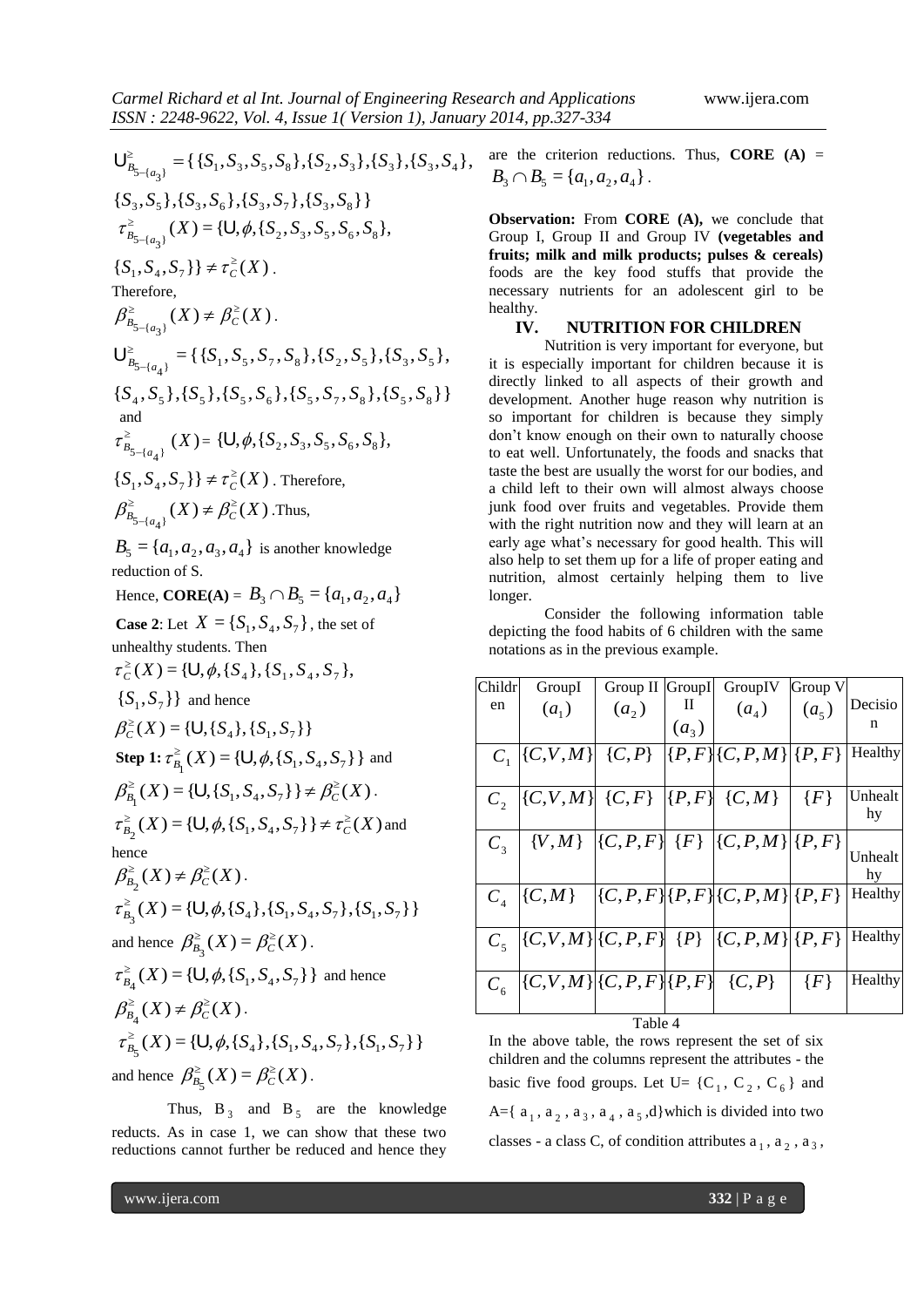$a_4$ , and  $a_5$  and  $\{d\}$ , the decision attribute. The child  $C_3$  is characterized by {(a<sub>1</sub>,{V,M}), (a<sub>2</sub>,{C,P,F}),  $(a_3, {F}), (a_4, {C,P,M}), (a_5, {P,F}), (d, un healthy)$ which gives a complete picture of  $C_3$ . The family of dominance classes corresponding to C is given by  $\bigcup_{C}^{\geq} = {\{C_1\}, \{C_2\}, \{C_3\}, \{C_4\}, \{C_5\}, \{C_6\}}$ . Let  $X = \{ C_1, C_4, C_5, C_6 \}, \text{ the set of healthy }$ children.Then  $L_C^{\geq}(X) = \{ C_1, C_4, C_5, C_6 \} = U_C^{\geq}(X)$ hence  $B_C^{\geq}(X) = \phi$ . Therefore, the nano topology with respect to  $X$  is given by  $\tau_c^{\geq}(X) = {\bf \{U, \phi,\{C_1, C_4, C_5, C_6\}}\}$  and its basis,  $\beta_C^{\geq}(X) = \{ \bigcup, \{ C_1, C_4, C_5, \, \} \}$ . **Step1**: Let  $B_1 = C - \{a_1\}$ . Then  $U_{B_1}^{\geq} = \{ \{C_1, C_4\}, \{C_2, C_4\}, \{C_3, C_4\}, \{C_4\}, \{C_4, C_5\},\$  ${C_4, C_6}$  } . Therefore,  $L_{B_1}^{\geq} = {C_1, C_4, C_5, C_6}$ ,  $U_{B_1}^{\geq}(X) = U$  and  $B_{B_1}^{\geq}(X) = \{C_2, C_3\}$ . Hence,  $\{\tau_{B_1}^{\geq}(X) = \{U, \phi, \{C_1, C_4, C_5, C_6\}, \{C_2, C_3\}\} \neq \tau_c^{\geq}(X)$ and hence  $\beta_{B_1}^{\geq}(X) \neq \beta_C^{\geq}(X)$ . Let  $B_2 = C - \{a_2\}$ . Then  $\{C_1, C_6\}$  and hence  $\tau_{B_2}^{\geq}(X) = \{ U, \phi, \{ C_1, C_4, C_5, C_6 \}, \phi \}$  ${C_2, C_3} \neq \tau_c^{\geq}(X)$ . Therefore  $U_{B_2}^{\geq} = \{ \{C_1\}, \{C_1, C_2\}, \{C_1, C_3\}, \{C_1, C_4\}, \{C_1, C_5\},\}$  $\beta_{B_2}^{\geq}(X) \neq \beta_C^{\geq}(X)$ . Let  $B_3 = C - \{a_3\}$ . Then  $U_{B_3}^{\geq} = \{ \{C_1, C_5\}, \{C_2, C_5\}, \{C_3, C_5\}, \{C_4, C_5\}, \{C_5\}, \{C_6\}$  $\{C_5, C_6\}$  and hence  $\tau_{B_3}^{\geq}(X) = \{ \bigcup, \phi, \{C_1, C_4, C_5, C_6\}, \{C_2, C_3\} \} \neq \tau_{C}^{\geq}(X)$ Therefore,  $\beta_{B_3}^{\geq}(X) \neq \beta_C^{\geq}(X)$ . If  $B_4 = C - \{a_4\}$ , then  $U_{B_4}^{\geq} = {\{C_1\}, \{C_2, C_6\}, \{C_3\}, \{C_4\}, \{C_5\}, \{C_6\}}$ . Therefore,  $\tau_{B_4}^{\geq}(X) = \{U, \phi, \{C_1, C_4, C_5, C_6\}, \{C_1, C_2, C_4, C_5, C_6\},\}$  ${C_2}$   $\} \neq \tau_c^2(X)$  and hence  $\beta_{B_4}^2(X) \neq \beta_C^2(X)$ .

Similarly taking  $B_5 = C - \{a_5\}$ , we see that

 $U_{B_5}^{\geq} = \{ \{C_1\}, \{C_2\}, \{C_3\}, \{C_4\}, \{C_5\}, \{C_6\} \} = U_C^{\geq}$ and hence  $\beta_{B_5}^{\geq}(X) = \beta_C^{\geq}(X)$ . **Step 2:** Consider  $B_5 = C - \{a_5\} = \{a_1, a_2, a_3, a_4\}$  for which  $\beta_{B_5}^{\geq}(X) = \beta_C^{\geq}(X)$ . Consider 5  ${B_5} - {a_1} = {a_2, a_3, a_4}.$  ${C_4, C_5}, {C_4, C_6}$  $\bigcup_{B_5 - \{a_1\}}^{\geq} = \{ \{C_1, C_4\}, \{C_2, C_4\}, \{C_3, C_4\}, \{C_4\},\$ and therefore  $\tau_{B_5 - \{a_1\}}^{\geq}(X) = \{ \bigcup, \phi, \{ \{C_1, C_4, C_5, C_6\}, \{C_2, C_3\} \} \neq \tau_C^{\geq}(X)$ . Hence,  $\beta_{B_5 - \{a_1\}}^{\geq}(X) \neq \beta_C^{\geq}(X)$ . Consider  ${B_5} - {a_2} = {a_1, a_3, a_4} \cup \frac{\sum_{B_5 - {a_2} }^{8} }{E_6} = {C_1}, {C_1}, {C_2}, {C_1}, {C_3},$  ${C_1, C_4}, {C_1, C_5}, {C_1, C_6}$  Therefore,  $\tau_{B_5 - \{a_2\}}^{\geq}(X) = \{ \bigcup, \phi, \{C_1, C_4, C_5, C_6\}, \{C_2, C_3\} \} \neq \tau_C^{\geq}(X)$ and hence  $\beta_{B_5 - \{a_2\}}^{\geq}(X) \neq \beta_C^{\geq}(X)$ . Considering  ${B}_{5} - {a}_{3}, {U}_{B_{5} - {a}_{3}}^{2} = {C_{1}, C_{5}, C_{5}, C_{5}, C_{5}}$  ${C_4, C_5}, {C_5}, {C_5, C_6}$  and  $\tau_{B_5 - \{a_3\}}^{\geq}(X) = \{ \bigcup, \phi, \{C_1, C_4, C_5, C_6\}, \{C_2, C_3\} \} \neq \tau_C^{\geq}(X)$ . Therefore,  $\beta_{B_5 - \{a_3\}}^{\geq}(X) \neq \beta_C^{\geq}(X)$ . Similarly  $\bigcup_{B_5 - \{a_4\}}^{\geq} = \{ \{C_1, C_6\}, \{C_2, C_6\}, \{C_3, C_6\}, \{C_4, C_6\},\$  ${C_5, C_6}, {C_6}$  } and  $\tau_{B_5 - \{a_5\}}^{\geq}(X) = \{ \bigcup, \phi, \{C_1, C_4, C_5, C_6\}, \{C_2, C_3\} \} \neq \tau_C^{\geq}(X)$ Therefore,  $\beta_{B_5-\lbrace a_4 \rbrace}^{\geq}(X) \neq \beta_C^{\geq}(X)$ . Thus,  $B_5 = \{a_1, a_2, a_3, a_4\}$  is the knowledge reduction of S. Hence,  $CORE(A) = {a_1, a_2, a_3, a_4}$ .

**Observation:** From **CORE(A)**, we observe that Groups I,II,III and IV foods ( **vegetables and fruits; milk and milk products; meat, poultry and fish; pulses & cereals** ) are the key food groups that provide the necessary nutrients for a child to be healthy .

**Remark:** Following is the data on "BALANCED DIET FOR CHILDREN' (Age between 4 and 9 years) taken from the literature on nutrition science.